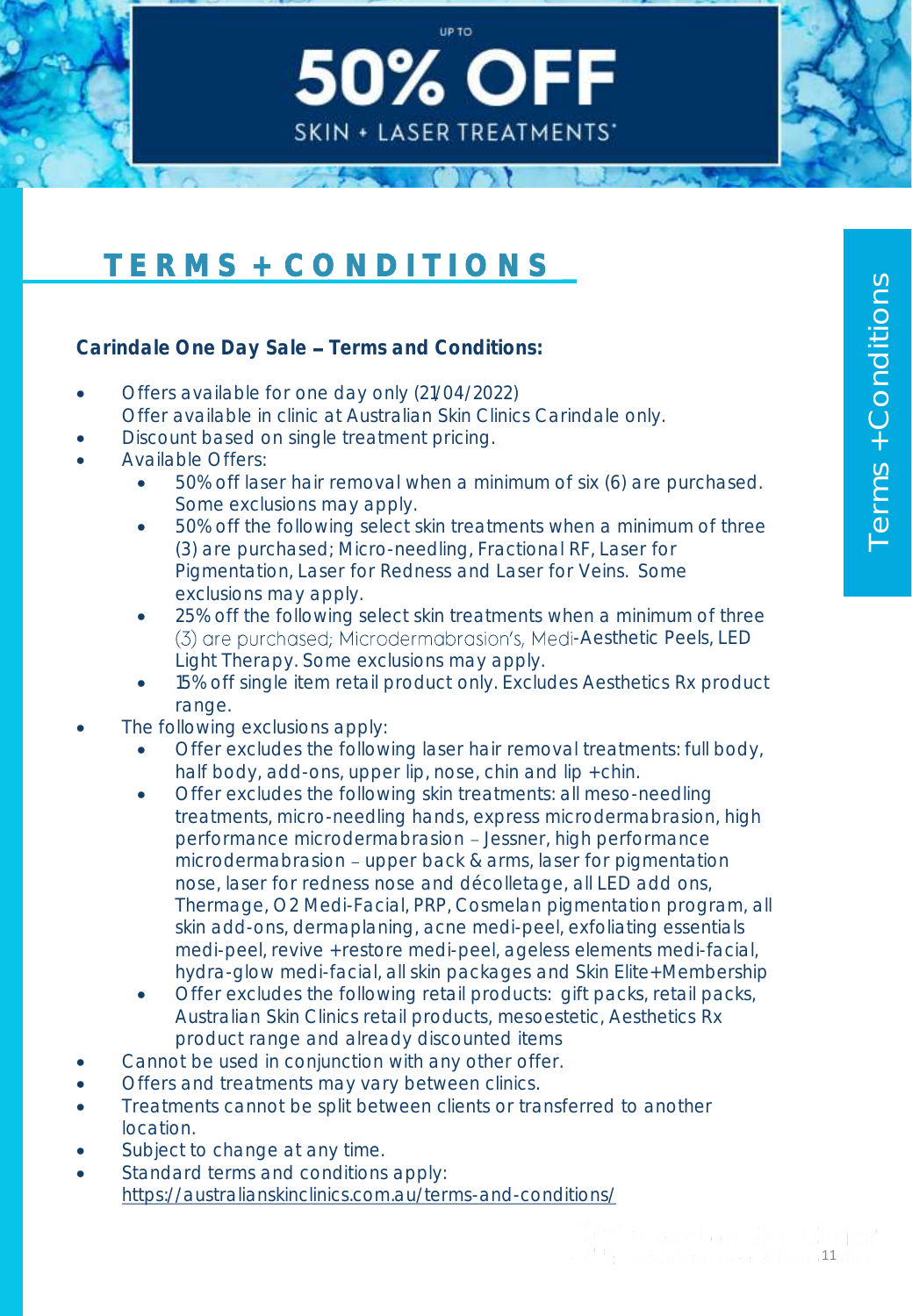# T E R M S + C O N D I T I O N S

### Carindale One Day Sale Competitions - General Terms and Conditions:

Up to

50% OFF

**SKIN + LASER TREATMENTS'** 

- Australian Skin Clinics Carindale will be running two (2) One Day Sale Promotions/ Competitions Competitions on 21/04/2022:
	- Spend & win raffle
	- Spin & Win
- Promotions/ Competitions only available at Australian Skin Clinics Carindale.
- Clients that spend more than AUD\$590 in one (1) transaction in-clinic at Australian Skin Clinics Carindale on 21/04/2022 are eligible to enter both the Spend & Win Raffle promotion and the Spin & Win Promotion.
- Full promotion Terms & Conditions apply, see below.

#### Australian Skin Clinics Carindale - Spend & Win Raffle (Promotion)

Terms & Conditions

1. The promoter is ASC East Brisbane Pty Ltd (ABN 95 607 261 674) trading as Australian Skin Clinics Carindale of Shop 1031 Westfield shopping Centre, 1151 Creek Road, Carindale Qld 4151 (Promoter)

2. Information on how to enter and prizes form part of these Conditions of Entry. Entry into this Promotion is deemed acceptance of these Terms and Conditions of Entry by each entrant.

3. This Promotion is a game of chance.

4. Subject to clause 8, entry into the Promotion is only open to customers who are:

a. 18 years of age or older; and

b. Australian residents (Eligibility Criteria)

5. To enter the Promotion, entrants who meet the Eligible Criteria will be required to:

a. Spend AUD\$590+ in one (1) transaction in-clinic at Australian Skin Clinics Carindale on the date of our One Day Sale (Thurs 21st April 2022).

b. Complete an entry form in-clinic by providing information including but not limited to the entrant's full name, phone number and email address

6. Incomplete, incomprehensible and incorrect entries will be deemed invalid and will result in an ineligible entry.

7. Any costs associated with entering this Promotion remain the responsibility of each entrant.

8. International residents, employees (and their immediate families) of the Promoter and participating venues, printers, suppliers, providers, agencies and resellers associated with this Promotion are ineligible to enter.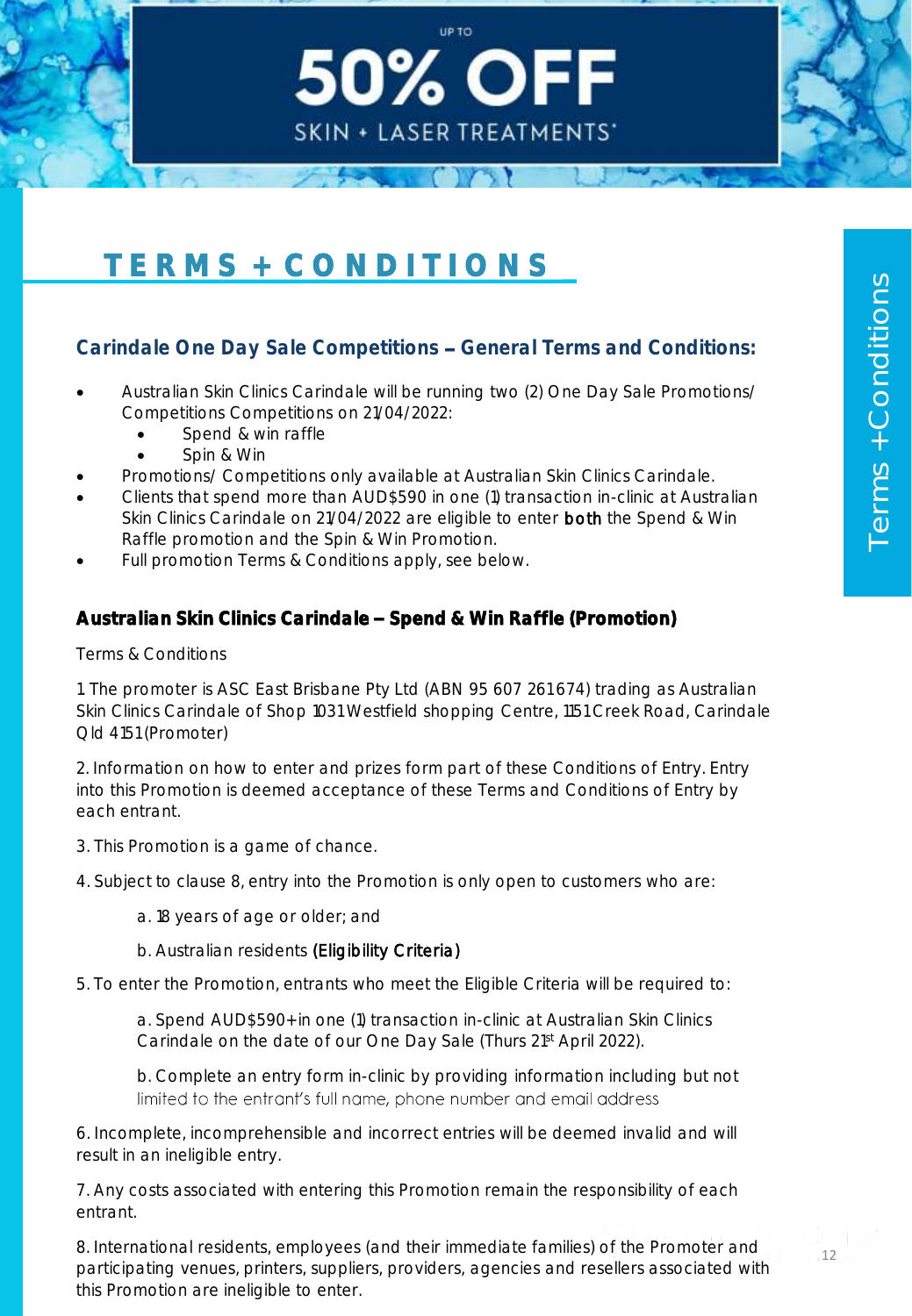

### Carindale One Day Sale Competition - Terms and Conditions:

9. The Promotion commences at 9am (AEST) on 21/04/2021 and closes at 11.59pm (AEST) on 21/04/2021. (Promotion Period)

Up to

**50% OFF** 

**SKIN + LASER TREATMENTS'** 

10. Entrants may enter the Promotion once.

11. The Promoter does not accept any responsibility for late, lost or misdirected entries or submissions. The Promoter reserves the right to distribute and share the content it receives.

12. The Promotion prize is an Australian Skin Clinics prize package valued at AUD\$647 at time of the competition, including:

- 1 x Observ Consultation (\$49)
- 1 x Dermaplaning full-face treatment with add-on Nourishing Medi-mask + add-on LED Light Therapy (\$227)
- 1 x Ultraceuticals Ultra Hydrating Milk Cleanser (\$69)
- 1 x Ultraceuticals Ultra Hydrating Skin Mist (\$69)
- 1 x Ultraceuticals Ultra UV Protective Daily Moisturiser SPF 50 (\$88)
- 1 x 5pack Ultraceuticals Ultra B2 Hydration Mask (\$145)

Values are based on Recommended Retail Price at the time of the competition.

13. The prize must be taken as offered and cannot be varied. The prize is not transferable; exchangeable; or redeemable for other cash, goods or services. The Promoter accepts no responsibility for any tax implications that may arise from the prize winnings. Independent financial advice should be sought.

14. If for any reason a prize becomes unavailable due to circumstances outside of the Promoter's reasonable control, the Promoter reserves the right to award a similar substitute prize of equal or greater value, subject to any written directions made under applicable State and Territory legislation.

15. The winner(s) of the Promotion will be chosen via a random raffle ticket draw at Australian Skin Clinics Carindale of Shop 1031 Westfield shopping Centre, 1151 Creek Road, Carindale Qld 4151 on 22/04/2022.

16. The winner(s) will be contacted via email on 22/04/2021 and details will be posted on the ASC Carindale Instagram page.

17. The winner(s) must claim the prize from the ASC Carindale by 22/05/2021 (Claim Date) or otherwise the prize is forfeited.

a. If the Prize is not claimed by the Claim Date the Promoter reserves the right to draw a reserve winner.

b. The Promoter will continue to draw a winner until the Prize is claimed. The subsequent reserve draws will have twenty-eight (28) days to claim the prize.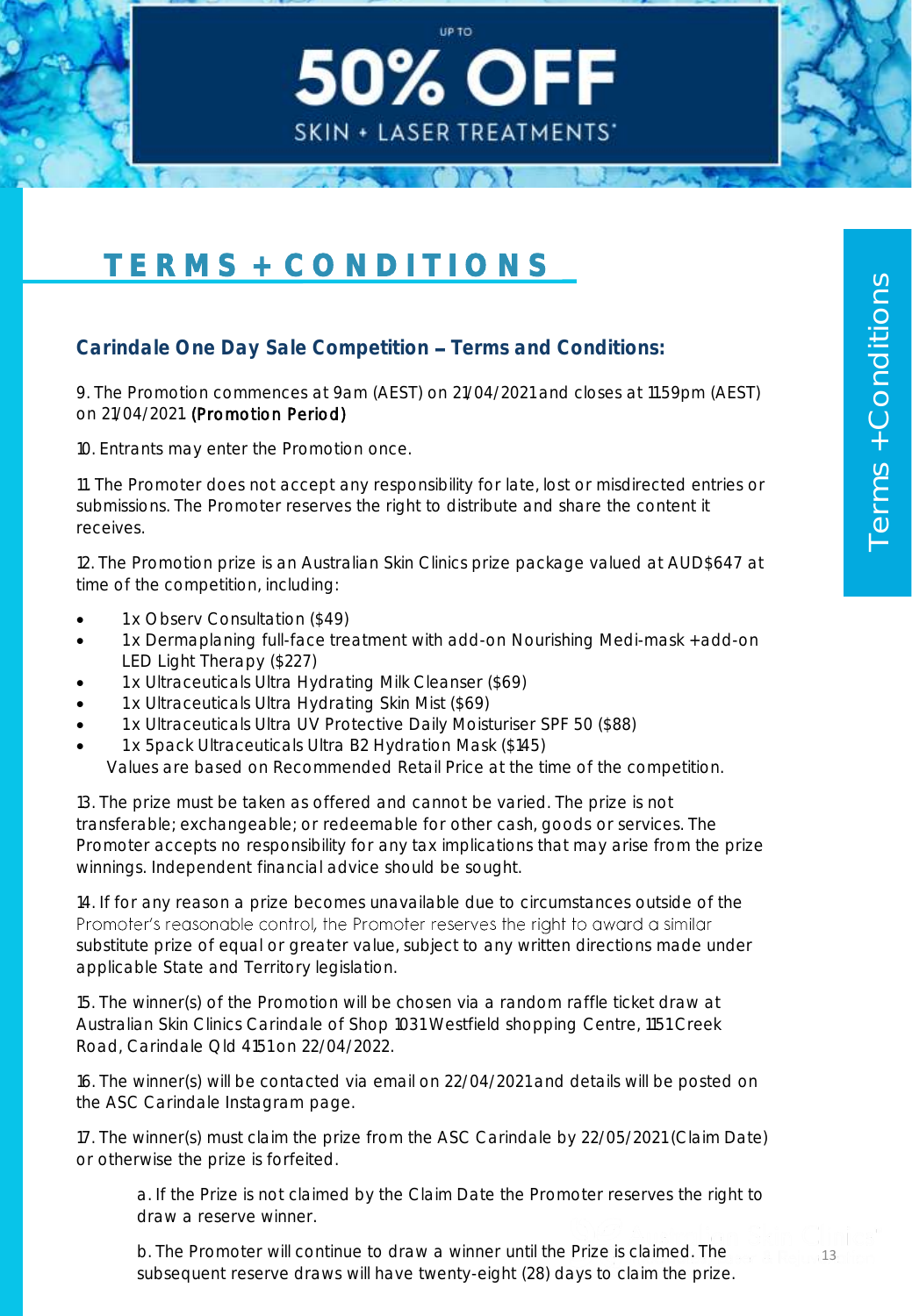

#### Australian Skin Clinics Carindale - Spend & Win Raffle (Promotion) cont.

c. The Promoter will use reasonable efforts to notify and identify any subsequent reserve winners. The Promoter will allow for twenty-eight (28) days for reserve winner(s) to claim the Prize. If the winner does not claim the Prize the Promoter will continue to draw until the Prize is claimed.

Up to

**50% OFF** 

**SKIN + LASER TREATMENTS'** 

18. The Promoter reserves the right to request winners to provide proof of identity in order to claim a prize. Proof of identification considered suitable for verification is at the discretion of the Promoter. In the event that a winner cannot provide suitable proof, the winner will forfeit the prize in whole and no substitute will be offered.

19. The Promoter reserves the right to verify the validity of entries into the Promotion and reserves the right to disqualify any entrant who tampers with the entry process, who submits an entry that is not in accordance with these Terms & Conditions of Entry or who has, in the opinion of Promoter, engaged in conduct in entering the Promotion which is fraudulent, misleading, deceptive or generally damaging to the goodwill or reputation of the Promotion and/or Promoter.

20. The Promoter and its associated agencies and companies shall not be liable for any loss (including, without limitation, indirect or consequential loss), damage, personal injury or death which is suffered or sustained (including but not limited to that arising from any person's negligence) in connection with taking the prize or using the prize, except any liability that cannot be excluded by law (in which case that liability is limited to the extent permitted by law).

21. In the event of war, terrorism, state of emergency or disaster (including natural disaster) or any other circumstance beyond the reasonable control of the Promoter, subject to any written directions made under applicable State or Territory legislation, the Promoter reserves the right to either provide an alternative prize to the same or greater value as the original prize or to cancel, terminate, modify or suspend the Promotion.

22. The Promoter is not responsible for any problems, delays or technical malfunction of any telephone or network or lines, servers or providers, computer equipment, software, technical problems or traffic congestion on a network, or any combination thereof, or any other technical failures including any damage to entrant's or any other person's computer or peripherals related to, or resulting from, participation in this promotion or the downloading of any materials related to the Promotion.

23. If for any reason this Promotion is not capable of running as planned because of infection by computer virus, bugs, tampering, unauthorised intervention, technical failures or any other causes beyond the reasonable control of the Promoter which corrupt or affect the administration, security, fairness, integrity or proper conduct of this promotion, the Promoter reserves the right in its sole discretion to cancel, terminate, modify or suspend the promotion, subject to any written directions made under applicable State or Territory legislation.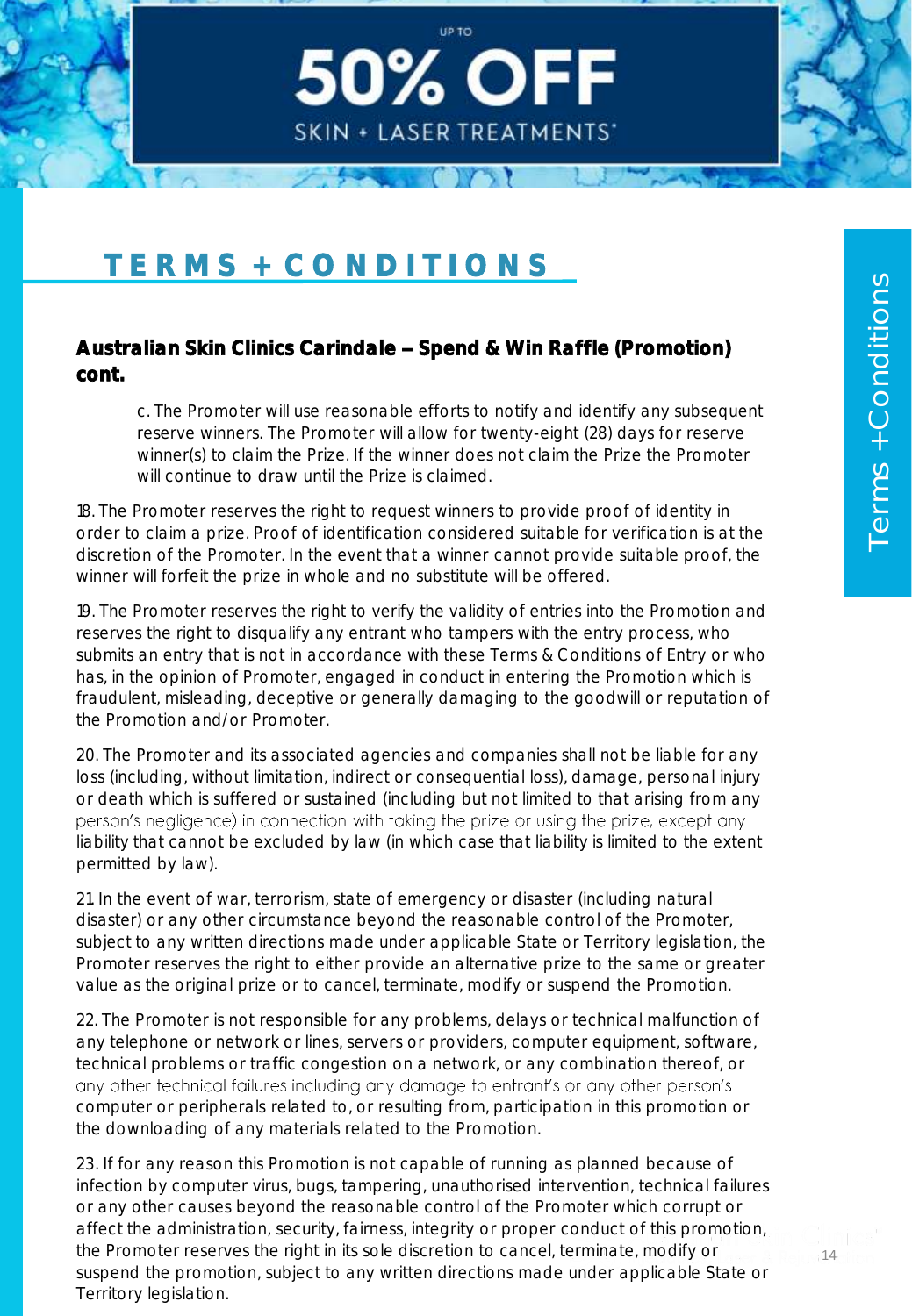# TERMS + CONDITIONS

### Australian Skin Clinics Carindale - Spend & Win Raffle (Promotion) cont.

Up to

**50% OFF** 

**SKIN + LASER TREATMENTS'** 

24. The Promoter will not be responsible for any incorrect, inaccurate or incomplete information communicated in the course of, or in connection with, this Promotion if the deficiency is occasioned by any cause outside the reasonable control of the Promoter, including without limitation, technical malfunctions or failures.

25. As a condition of entering this Promotion, an entrant consents to the Promoter using the entrant's name, likeness, image and/or voice in the event they are a winner (including photograph, film and/or recording of the same) in any media for an unlimited period of time without further notification, remuneration or compensation for the purpose of promoting, publicising or marketing this Promotion (including any outcome), and/or promoting any products manufactured, distributed and/or supplied by the Promoter. The entrant agrees that, in the event they are a winner, the entrant will participate in all reasonable promoted activities in relation to the Promotion as requested by the Promoter and its agents.

26. An entry and any copyright subsisting in an entry into this Promotion irrevocably becomes, at the time of entry, the property of the Promoter.

27. The Promoter collects personal information about an entrant to include the entrant in the Promotion and where appropriate award the prize(s). If the personal information requested is not provided, the entrant cannot participate in the Promotion. By participating in the Promotion, an entrant also acknowledges that a further primary purpose for collection of the entrant's personal information by the Promoter is to enable the Promoter to use the information to assist the Promoter in improving goods and services and to contact the entrant in the future with information on special offers, or provide the entrant with marketing materials via any medium including mail, telephone and commercial electronic messages (SMS (Short Message Service), MMS (Multimedia Message Service), IM (Instant Messaging) and email) or any other form of electronic, emerging, digital or conventional communications channel whether existing now or in the future. The Promoter may share information with its Australian related companies or promotional partners who may contact the entrant with special offers in this way.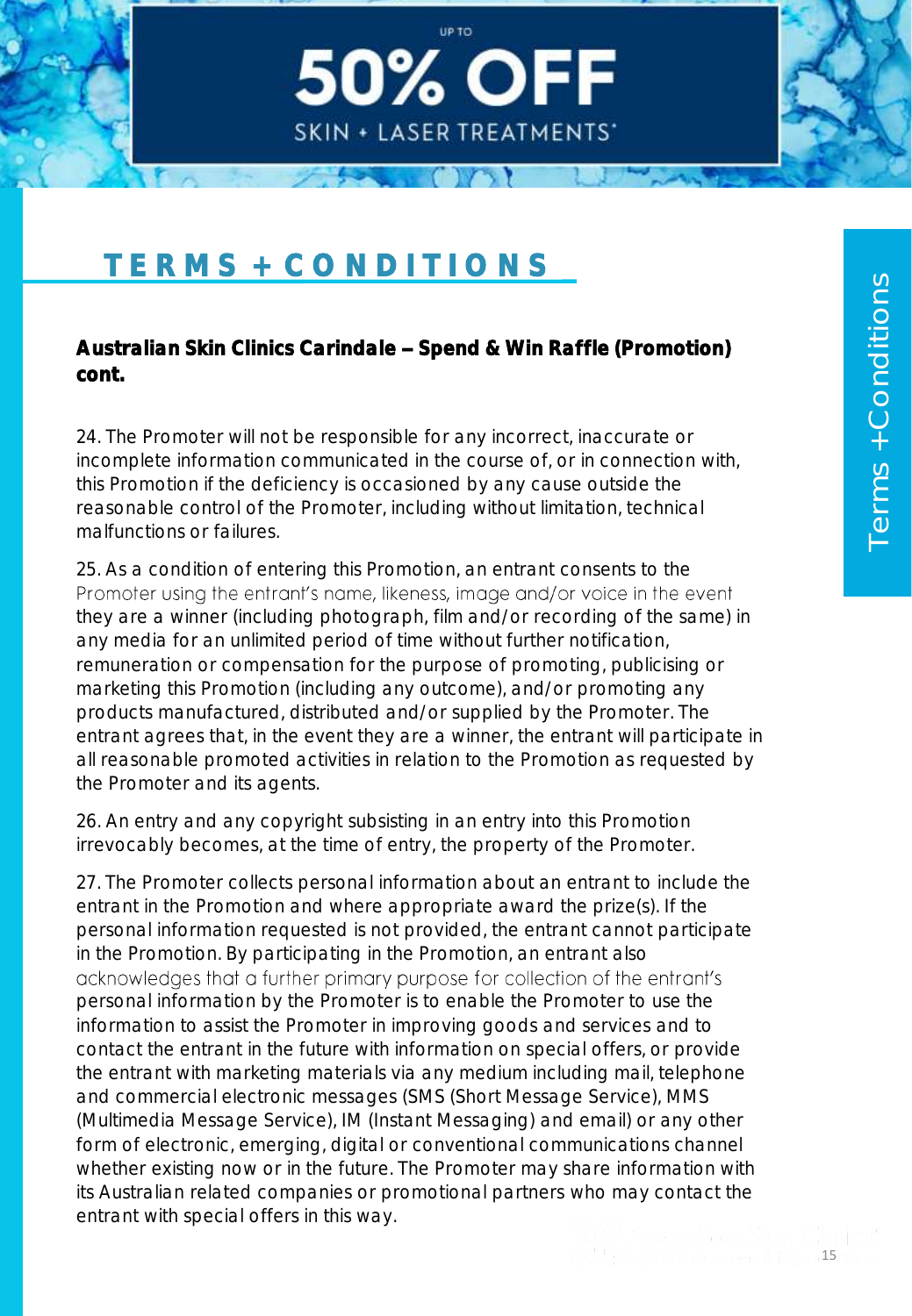

### Australian Skin Clinics Carindale - Spend & Win Raffle (Promotion) cont.

Up to

**50% OFF** 

**SKIN + LASER TREATMENTS'** 

By entering the Promotion, an entrant agrees that the Promoter may use the entrant's personal information in the manner set out in this condition. An entrant also agrees that the Promoter may publish or cause to be published the winner's name and locality in any media as required under the relevant State or Territory lottery legislation. Entrants can also gain access to, update or correct any personal information by contacting the Promoter. All personal information will be stored at both the Australian Skin Clinics and/or the offices of the Promoter at the address above. A copy of Australian Skin Clinic's Privacy Policy in relation to the treatment of personal information collected may be viewed at [https://australianskinclinics.com.au/privacy-policy/.](https://australianskinclinics.com.au/privacy-policy/)

28. This promotion is in no way sponsored, endorsed or administered by, or associated with, Facebook/ Instagram. By participating you hereby release and hold Facebook/Instagram harmless from any and all actions, claims, demands, damages or costs arising or resulting from this promotion.

#### Australian Skin Clinics Carindale - Spin to Win (Promotion)

Terms & Conditions

1. The promoter is ASC East Brisbane Pty Ltd (ABN 95 607 261 674) trading as Australian Skin Clinics Carindale of Shop 1031 Westfield shopping Centre, 1151 Creek Road, Carindale Qld 4151 (Promoter)

2. Information on how to enter and prizes form part of these Conditions of Entry. Entry into this Promotion is deemed acceptance of these Terms and Conditions of Entry by each entrant.

- 3. This Promotion is a game of chance.
- 4. Subject to clause 8, entry into the Promotion is only open to customers who are:
	- a. 18 years of age or older; and
	- b. Australian residents

#### (Eligibility Criteria)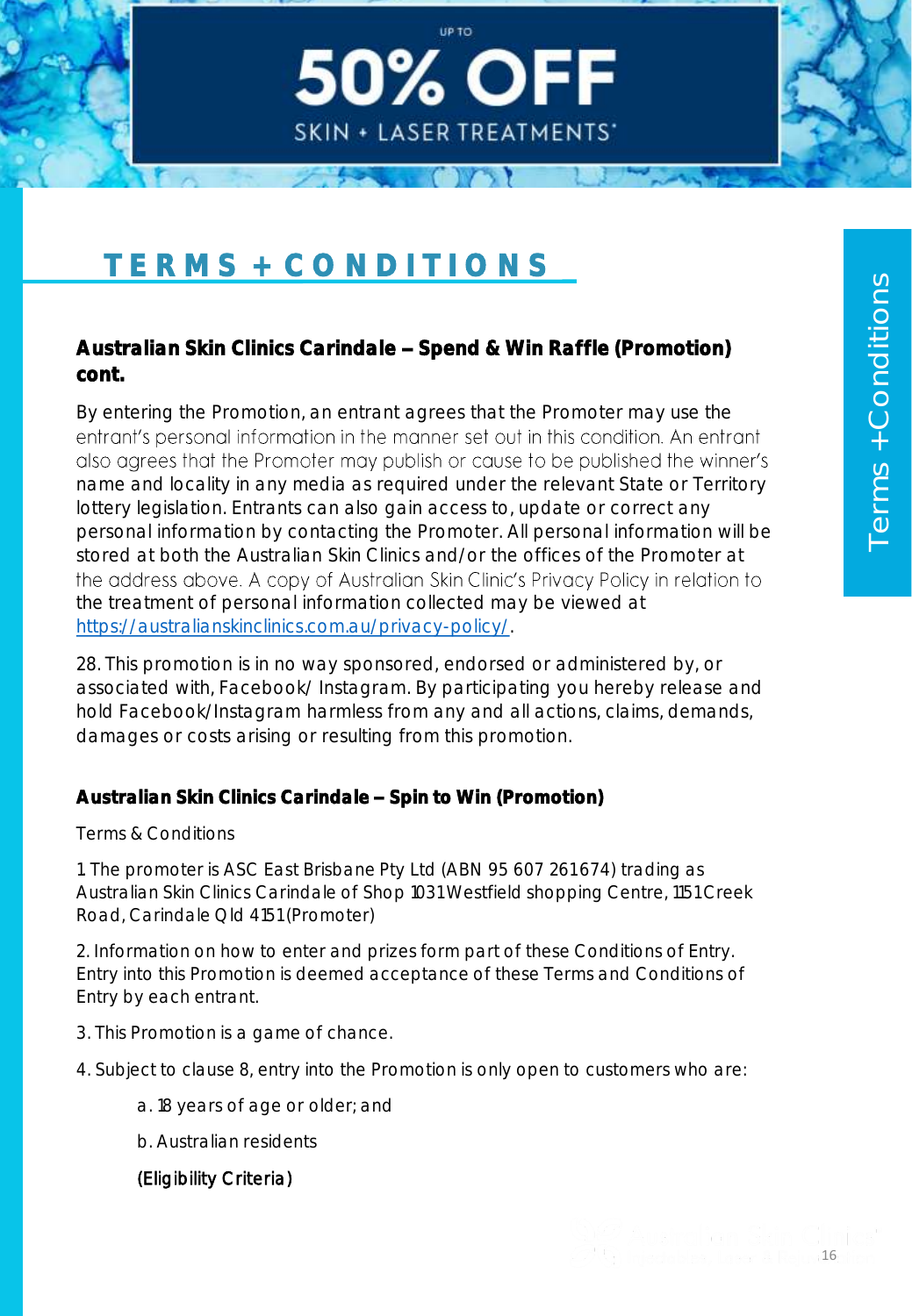# T E R M S + C O N D I T I O N S

# Australian Skin Clinics Carindale - Spin to Win (Promotion) cont.

5. To enter the Promotion, entrants who meet the Eligible Criteria will be required to:

a. Spend AUD\$250 in one (1) transaction in-clinic at Australian Skin Clinics Carindale on the date of our One Day Sale (Thurs 21st April 2022).

Up to

50% OFF

**SKIN + LASER TREATMENTS'** 

b. Spin the wheel in-clinic

6. Incomplete, incomprehensible and incorrect entries will be deemed invalid and will result in an ineligible entry.

7. Any costs associated with entering this Promotion remain the responsibility of each entrant.

8. International residents, employees (and their immediate families) of the Promoter and participating venues, printers, suppliers, providers, agencies and resellers associated with this Promotion are ineligible to enter.

9. The Promotion commences at 9am (AEST) on 21/04/2021 and closes at 11.59pm (AEST) on 21/04/2021 and may not be available all day (Promotion Period)

10. Entrants may enter the Promotion once.

11. The Promoter does not accept any responsibility for late, lost or misdirected entries or submissions. The Promoter reserves the right to distribute and share the content it receives.

12. The client has one (1) opportunity to win one (1) of the following offers:

- 1 x diamond microdermabrasion (\$120)
- $1 \times$  LED add-on  $(\$49)$
- 10% off product
- 50% off Laser hair removal
- laser hair removal add-on
- \$10 voucher
- 50% off Fractional RF
- 30% off skin
- 50% off needling
- 20% off skin
- 25% off microderm
- 1 x LED treatment
- \$15 voucher
- 15% off product
- 30% off skin

Values are based on Recommended Retail Price at the time of the competition.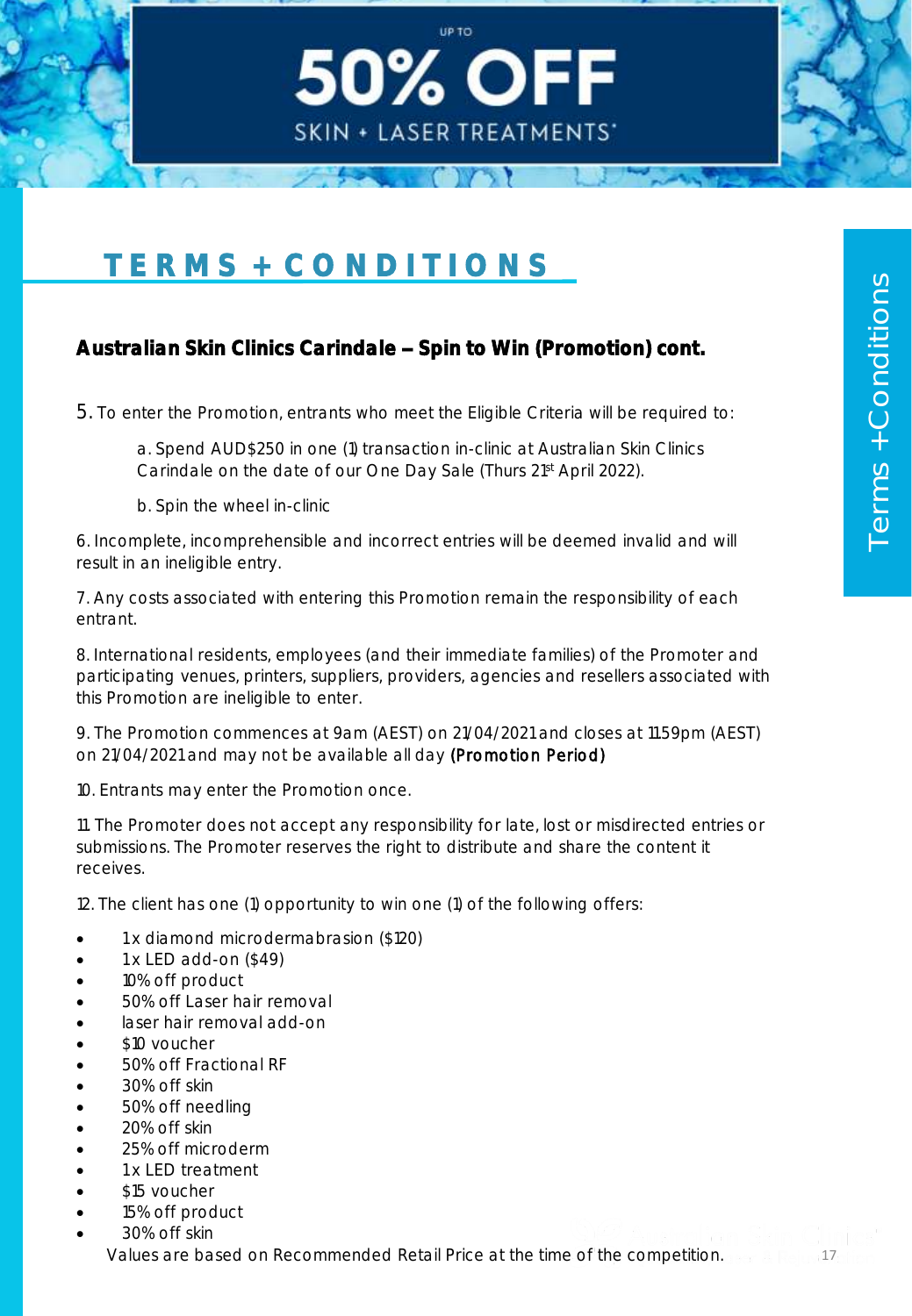

# Australian Skin Clinics Carindale - Spin to Win (Promotion) cont.

13. The prize must be taken as offered and cannot be varied. The prize is not transferable; exchangeable; or redeemable for other cash, goods or services. No further discounts will be applied. Cannot be used in conjunction with any other offer. Subject to change at any time. The Promoter accepts no responsibility for any tax implications that may arise from the prize winnings. Independent financial advice should be sought.

Up to

**50% OFF** 

**SKIN + LASER TREATMENTS'** 

14. If for any reason a prize becomes unavailable due to circumstances outside of the Promoter's reasonable control, the Promoter reserves the right to award a similar substitute prize of equal or greater value, subject to any written directions made under applicable State and Territory legislation.

15. The prize will be awarded at time of spin and can be redeemed only once and within 3 months from Promotion Period (21/04/2022) at Australian Skin Clinics Carindale of Shop 1031 Westfield shopping Centre, 1151 Creek Road, Carindale Qld 4151

17. The winner(s) must redeem their prize from ASC Carindale by 21/08/2021 (Claim Date) or otherwise the prize is forfeited.

18. The Promoter reserves the right to request winners to provide proof of identity in order to claim a prize. Proof of identification considered suitable for verification is at the discretion of the Promoter. In the event that a winner cannot provide suitable proof, the winner will forfeit the prize in whole and no substitute will be offered.

19. The Promoter reserves the right to verify the validity of entries into the Promotion and reserves the right to disqualify any entrant who tampers with the entry process, who submits an entry that is not in accordance with these Terms & Conditions of Entry or who has, in the opinion of Promoter, engaged in conduct in entering the Promotion which is fraudulent, misleading, deceptive or generally damaging to the goodwill or reputation of the Promotion and/or Promoter.

20. The Promoter and its associated agencies and companies shall not be liable for any loss (including, without limitation, indirect or consequential loss), damage, personal injury or death which is suffered or sustained (including but not limited to that arising from any person's negligence) in connection with taking the prize or using the prize, except any liability that cannot be excluded by law (in which case that liability is limited to the extent permitted by law).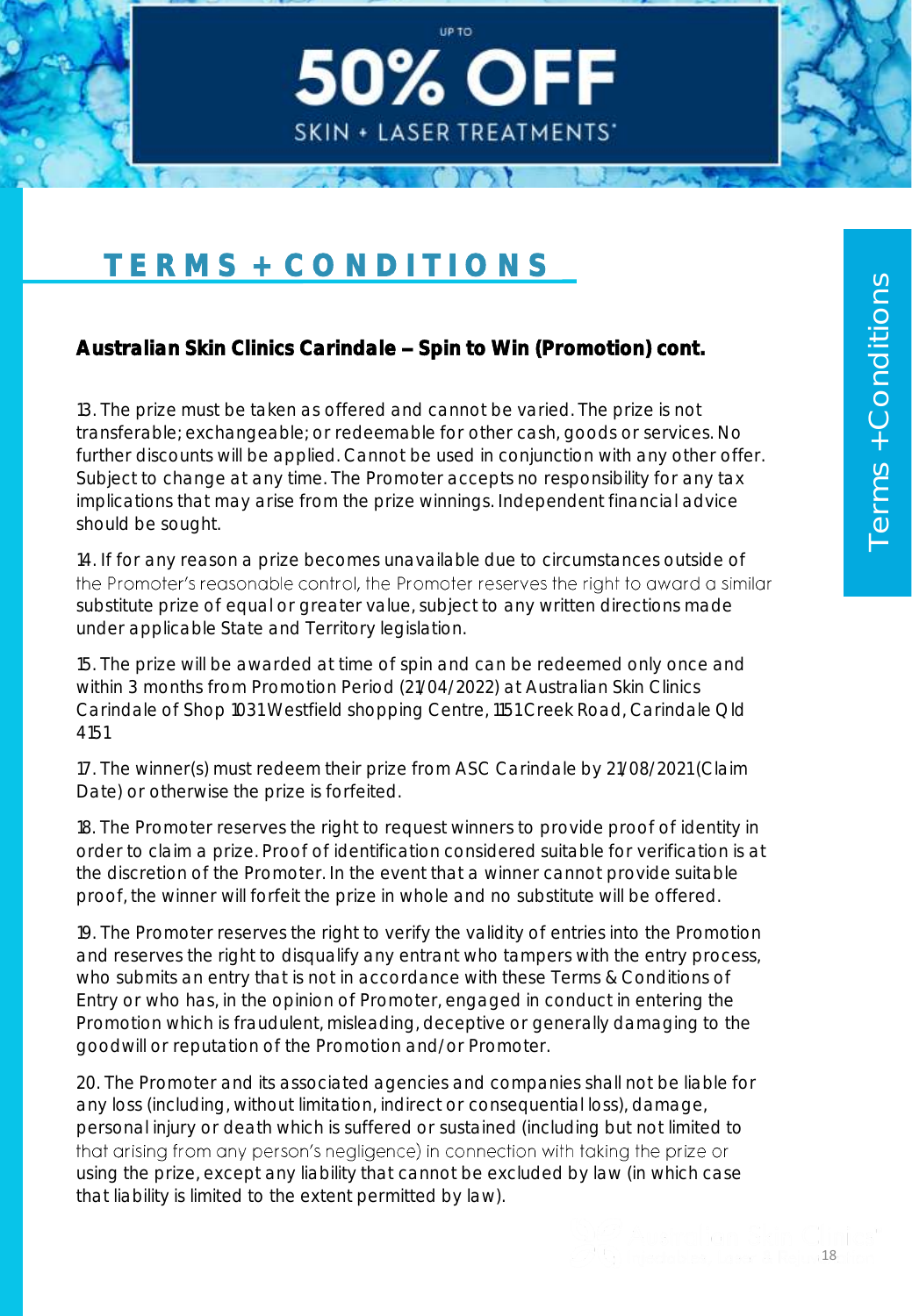# TERMS + CONDITIONS

# Australian Skin Clinics Carindale - Spin to Win (Promotion) cont.

21. In the event of war, terrorism, state of emergency or disaster (including natural disaster) or any other circumstance beyond the reasonable control of the Promoter, subject to any written directions made under applicable State or Territory legislation, the Promoter reserves the right to either provide an alternative prize to the same or greater value as the original prize or to cancel, terminate, modify or suspend the Promotion.

Up to

**50% OFF** 

**SKIN + LASER TREATMENTS'** 

22. The Promoter is not responsible for any problems, delays or technical malfunction of any telephone or network or lines, servers or providers, computer equipment, software, technical problems or traffic congestion on a network, or any combination thereof, or any other technical failures including any damage to entrant's or any other person's computer or peripherals related to, or resulting from, participation in this promotion or the downloading of any materials related to the Promotion.

23. If for any reason this Promotion is not capable of running as planned because of infection by computer virus, bugs, tampering, unauthorised intervention, technical failures or any other causes beyond the reasonable control of the Promoter which corrupt or affect the administration, security, fairness, integrity or proper conduct of this promotion, the Promoter reserves the right in its sole discretion to cancel, terminate, modify or suspend the promotion, subject to any written directions made under applicable State or Territory legislation.

24. The Promoter will not be responsible for any incorrect, inaccurate or incomplete information communicated in the course of, or in connection with, this Promotion if the deficiency is occasioned by any cause outside the reasonable control of the Promoter, including without limitation, technical malfunctions or failures.

25. As a condition of entering this Promotion, an entrant consents to the Promoter using the entrant's name, likeness, image and/or voice in the event they are a winner (including photograph, film and/or recording of the same) in any media for an unlimited period of time without further notification, remuneration or compensation for the purpose of promoting, publicising or marketing this Promotion (including any outcome), and/or promoting any products manufactured, distributed and/or supplied by the Promoter. The entrant agrees that, in the event they are a winner, the entrant will participate in all reasonable promoted activities in relation to the Promotion as requested by the Promoter and its agents.

26. An entry and any copyright subsisting in an entry into this Promotion irrevocably becomes, at the time of entry, the property of the Promoter.